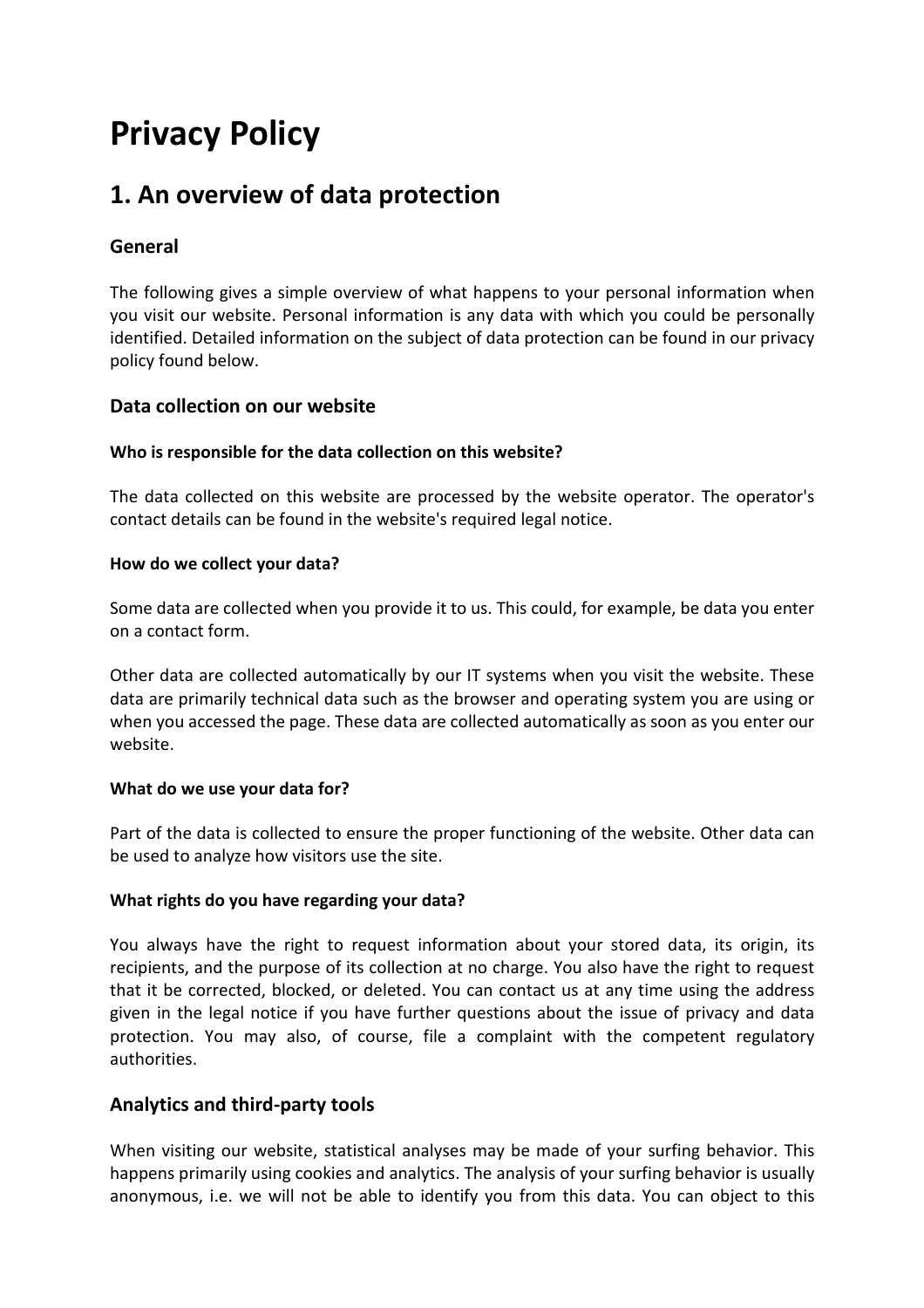analysis or prevent it by not using certain tools. Detailed information can be found in the following privacy policy.

You can object to this analysis. We will inform you below about how to exercise your options in this regard.

# **2. General information and mandatory information**

### **Data protection**

The operators of this website take the protection of your personal data very seriously. We treat your personal data as confidential and in accordance with the statutory data protection regulations and this privacy policy.

If you use this website, various pieces of personal data will be collected. Personal information is any data with which you could be personally identified. This privacy policy explains what information we collect and what we use it for. It also explains how and for what purpose this happens.

Please note that data transmitted via the internet (e.g. via email communication) may be subject to security breaches. Complete protection of your data from third-party access is not possible.

### **Notice concerning the party responsible for this website**

The party responsible for processing data on this website is:

Schwaiger Holzindustrie GmbH & Co. KG Zum Sägewerk 9 94491 Hengersberg

Phone: +49 9901 / 207-0 E-Mail: info@schwaiger-holzindustrie.de

The responsible party is the natural or legal person who alone or jointly with others decides on the purposes and means of processing personal data (names, email addresses, etc.).

### **Revocation of your consent to the processing of your data**

Many data processing operations are only possible with your express consent. You may revoke your consent at any time with future effect. An informal email making this request is sufficient. The data processed before we receive your request may still be legally processed.

### **Right to file complaints with regulatory authorities**

If there has been a breach of data protection legislation, the person affected may file a complaint with the competent regulatory authorities. The competent regulatory authority for matters related to data protection legislation is the data protection officer of the German state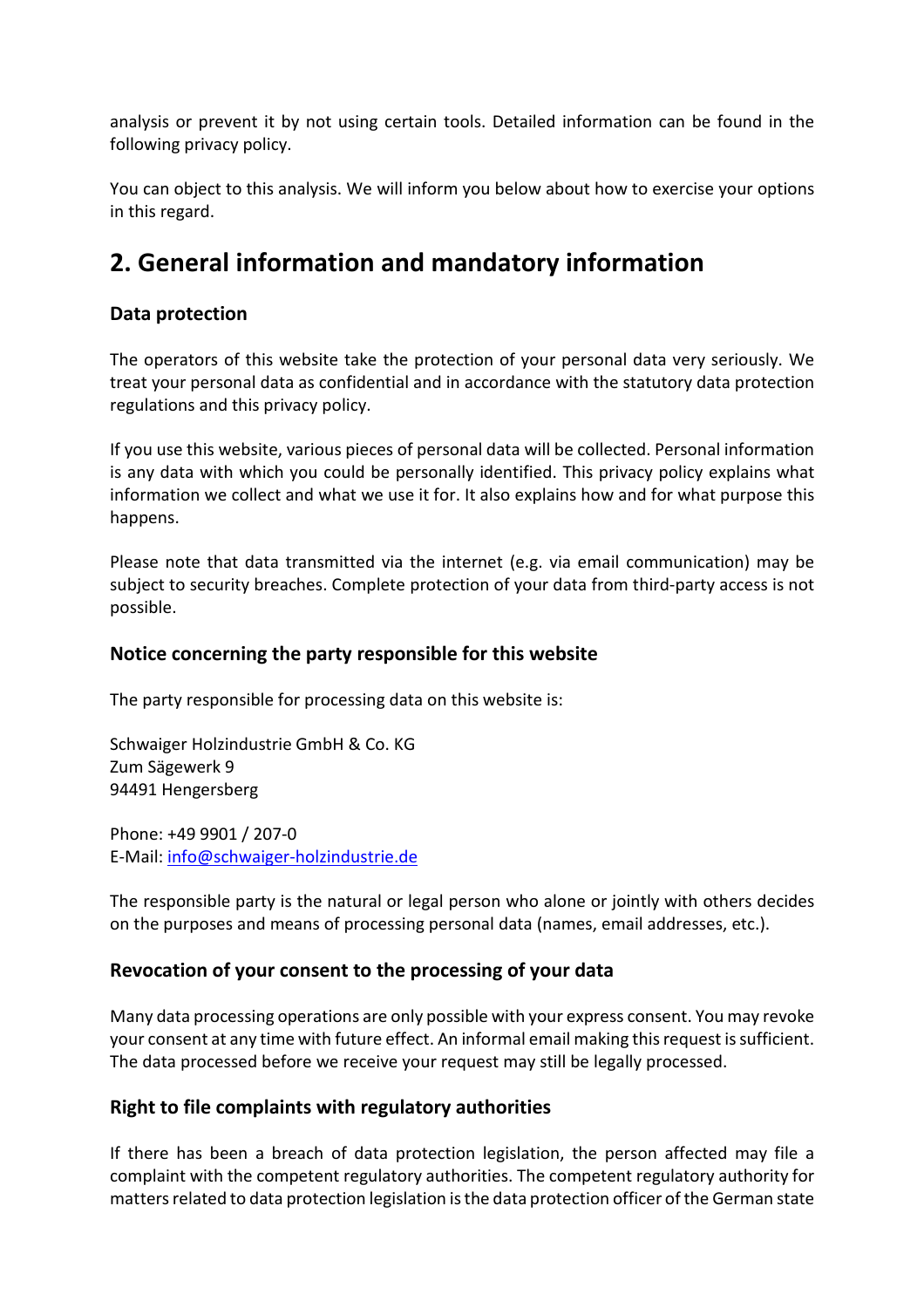in which our company is headquartered. A list of data protection officers and their contact details can be found at the following link:

https://www.bfdi.bund.de/DE/Infothek/Anschriften\_Links/anschriften\_links-node.html.

### **Right to data portability**

You have the right to have data which we process based on your consent or in fulfillment of a contract automatically delivered to yourself or to a third party in a standard, machinereadable format. If you require the direct transfer of data to another responsible party, this will only be done to the extent technically feasible.

### **SSL or TLS encryption**

This site uses SSL or TLS encryption for security reasons and for the protection of the transmission of confidential content, such as the inquiries you send to us as the site operator. You can recognize an encrypted connection in your browser's address line when it changes from "http://" to "https://" and the lock icon is displayed in your browser's address bar.

If SSL or TLS encryption is activated, the data you transfer to us cannot be read by third parties.

## **Information, blocking, deletion**

As permitted by law, you have the right to be provided at any time with information free of charge about any of your personal data that is stored as well as its origin, the recipient and the purpose for which it has been processed. You also have the right to have this data corrected, blocked or deleted. You can contact us at any time using the address given in our legal notice if you have further questions on the topic of personal data.

# **3. Data protection officer**

# **Statutory data protection officer**

We have appointed a data protection officer for our company.

Mrs. Jasmin Sturm Company: Datenbeschützerin Regina Stoiber GmbH Unterer Sand 9 94209 Regen

Phone: +49 9921 / 906 26 89 E-Mail: schwaiger.dsb@datenbeschuetzerin.de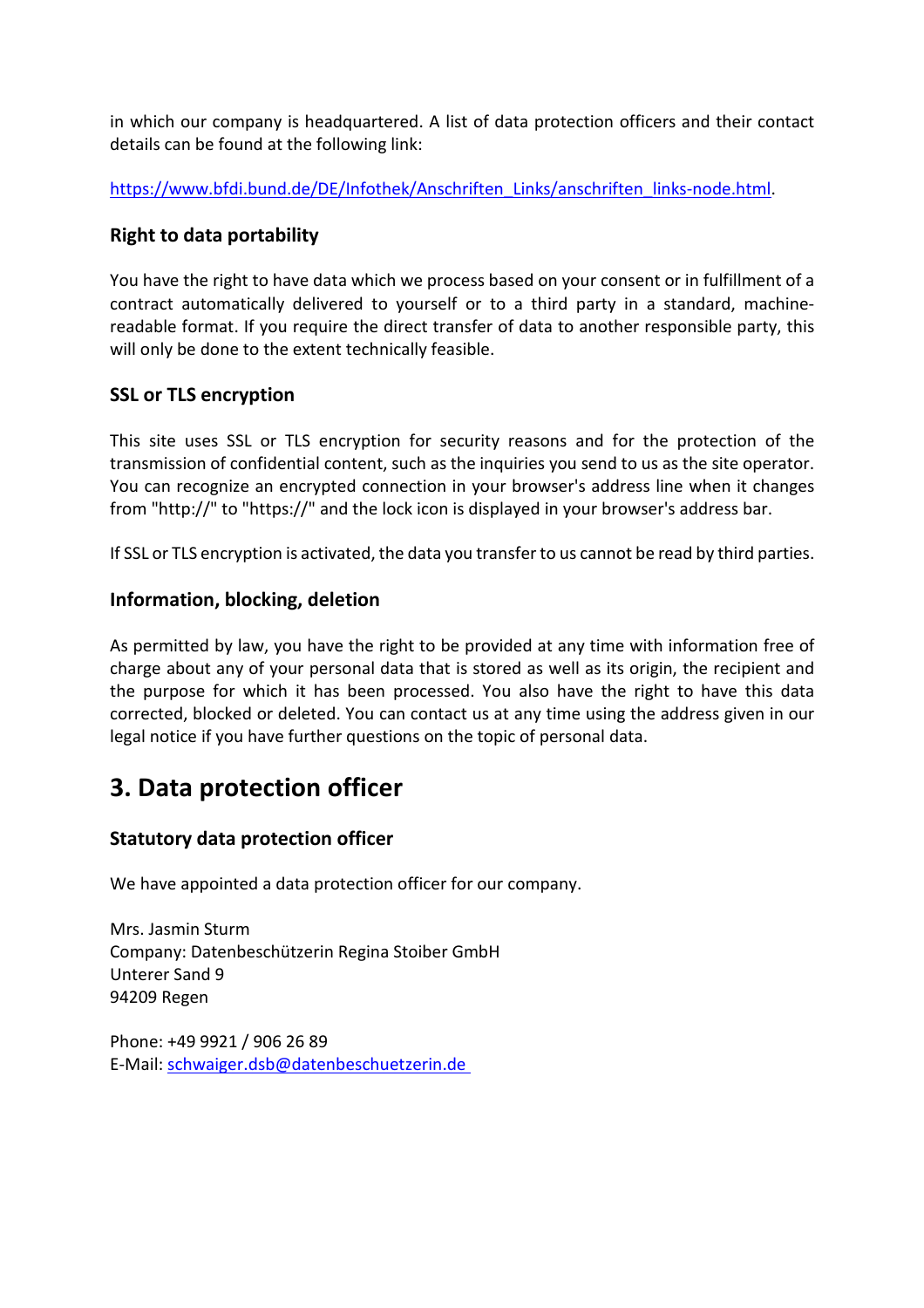# **4. Data collection on our website**

# **Cookies**

Some of our web pages use cookies. Cookies do not harm your computer and do not contain any viruses. Cookies help make our website more user-friendly, efficient, and secure. Cookies are small text files that are stored on your computer and saved by your browser.

Most of the cookies we use are so-called "session cookies." They are automatically deleted after your visit. Other cookies remain in your device's memory until you delete them. These cookies make it possible to recognize your browser when you next visit the site.

You can configure your browser to inform you about the use of cookies so that you can decide on a case-by-case basis whether to accept or reject a cookie. Alternatively, your browser can be configured to automatically accept cookies under certain conditions or to always reject them, or to automatically delete cookies when closing your browser. Disabling cookies may limit the functionality of this website.

Cookies which are necessary to allow electronic communications or to provide certain functions you wish to use (such as the shopping cart) are stored pursuant to Art. 6 paragraph 1, letter f of DSGVO. The website operator has a legitimate interest in the storage of cookies to ensure an optimized service provided free of technical errors. If other cookies (such as those used to analyze your surfing behavior) are also stored, they will be treated separately in this privacy policy.

### **Server log files**

The website provider automatically collects and stores information that your browser automatically transmits to us in "server log files". These are:

- Browser type and browser version
- Operating system used
- Referrer URL
- Host name of the accessing computer
- Time of the server request
- IP address

These data will not be combined with data from other sources.

The basis for data processing is Art. 6 (1) (f) DSGVO, which allows the processing of data to fulfill a contract or for measures preliminary to a contract.

### **Contact form**

Should you send us questions via the contact form, we will collect the data entered on the form, including the contact details you provide, to answer your question and any follow-up questions. We do not share this information without your permission.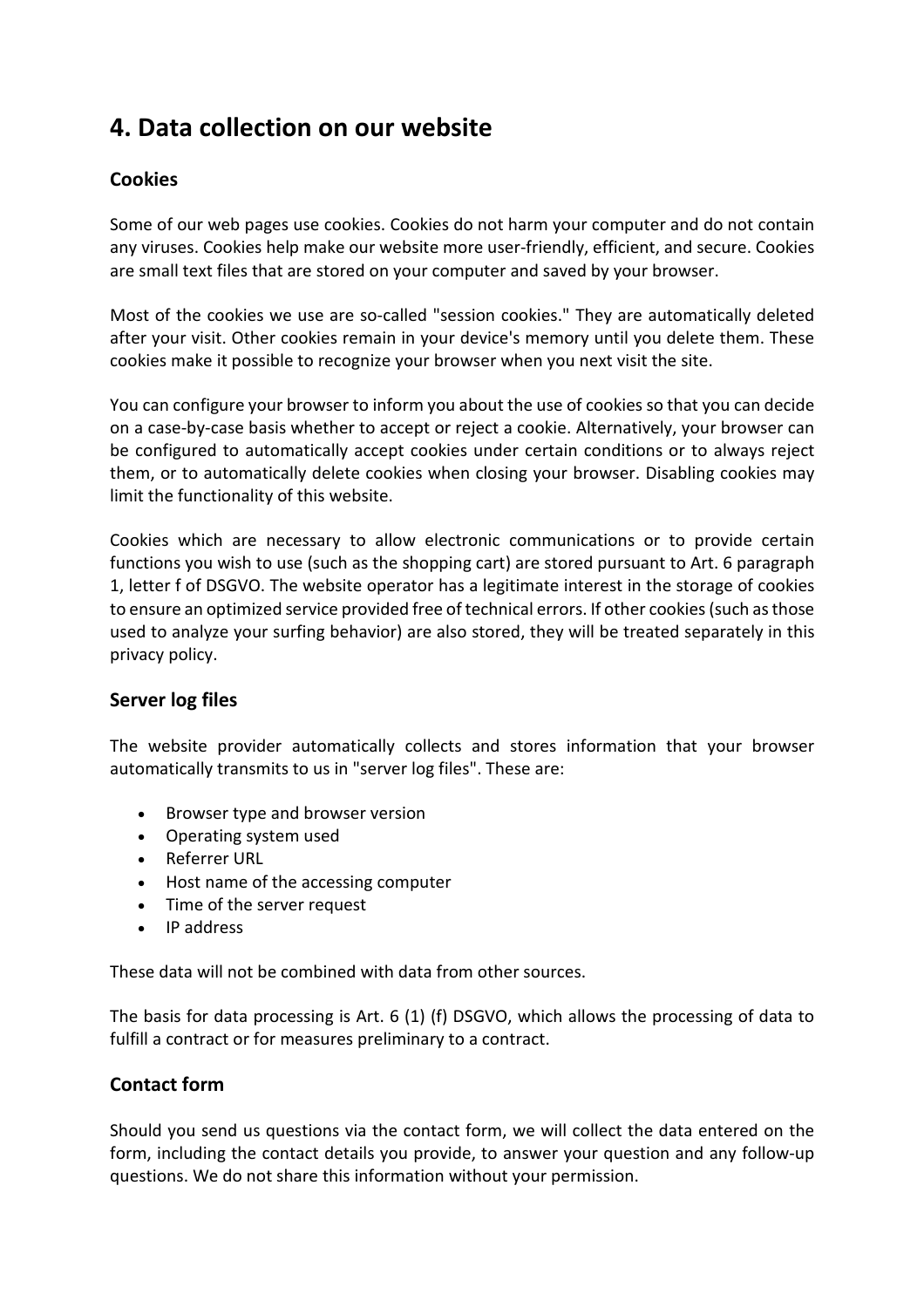We will, therefore, process any data you enter onto the contact form only with your consent per Art. 6 (1)(a) DSGVO. You may revoke your consent at any time. An informal email making this request is sufficient. The data processed before we receive your request may still be legally processed.

We will retain the data you provide on the contact form until you request its deletion, revoke your consent for its storage, or the purpose for its storage no longer pertains (e.g. after fulfilling your request). Any mandatory statutory provisions, especially those regarding mandatory data retention periods, remain unaffected by this provision.

# **5. Analytics and advertising**

## **Google Analytics**

This website uses Google Analytics, a web analytics service. It is operated by Google Inc., 1600 Amphitheatre Parkway, Mountain View, CA 94043, USA.

Google Analytics uses so-called "cookies". These are text files that are stored on your computer and that allow an analysis of the use of the website by you. The information generated by the cookie about your use of this website is usually transmitted to a Google server in the USA and stored there.

Google Analytics cookies are stored based on Art. 6 (1) (f) DSGVO. The website operator has a legitimate interest in analyzing user behavior to optimize both its website and its advertising.

### **IP anonymization**

We have activated the IP anonymization feature on this website. Your IP address will be shortened by Google within the European Union or other parties to the Agreement on the European Economic Area prior to transmission to the United States. Only in exceptional cases is the full IP address sent to a Google server in the US and shortened there. Google will use this information on behalf of the operator of this website to evaluate your use of the website, to compile reports on website activity, and to provide other services regarding website activity and Internet usage for the website operator. The IP address transmitted by your browser as part of Google Analytics will not be merged with any other data held by Google.

### **Browser plugin**

You can prevent these cookies being stored by selecting the appropriate settings in your browser. However, we wish to point out that doing so may mean you will not be able to enjoy the full functionality of this website. You can also prevent the data generated by cookies about your use of the website (incl. your IP address) from being passed to Google, and the processing of these data by Google, by downloading and installing the browser plugin available at the following link: https://tools.google.com/dlpage/gaoptout?hl=en